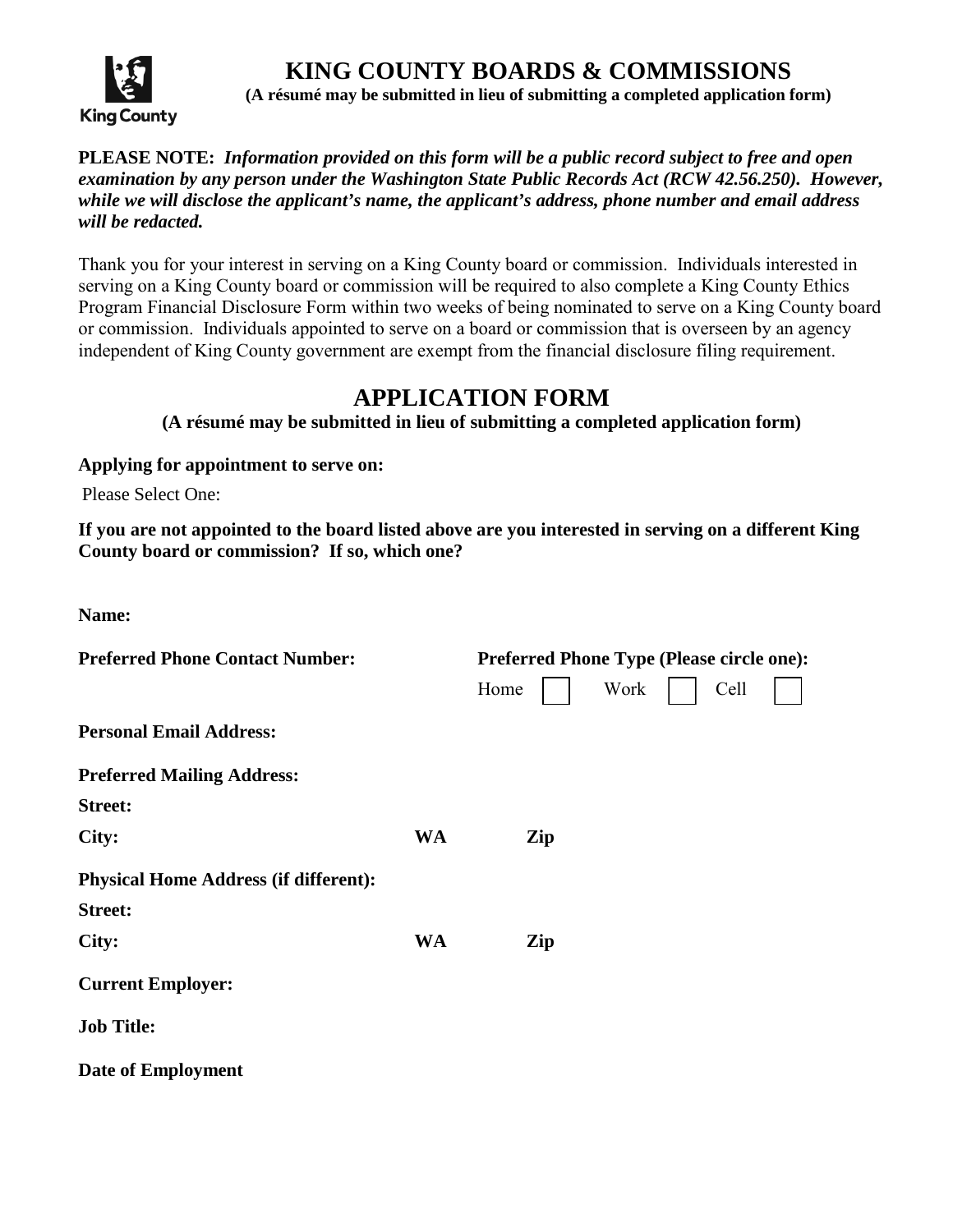| <b>WA</b>                                                                 | Zip |                       |
|---------------------------------------------------------------------------|-----|-----------------------|
| <b>King County Council District (Check one)</b><br>$4 \mid 5 \mid 6 \mid$ | 9   | Don't Know $\vert$    |
| <b>Education (High School, College/University:</b>                        |     |                       |
|                                                                           |     | Year Graduated/Degree |
|                                                                           |     | Year Graduated/Degree |
|                                                                           |     | 7     8               |

**Professional licenses held (If applicable to specific board/commission):**

**Memberships on any city and/or county boards, commissions or committees and dates of terms:**

**Please explain why you feel you are the most qualified candidate for this appointment (attach additional paper if needed):**

**How did you learn of this opportunity?**